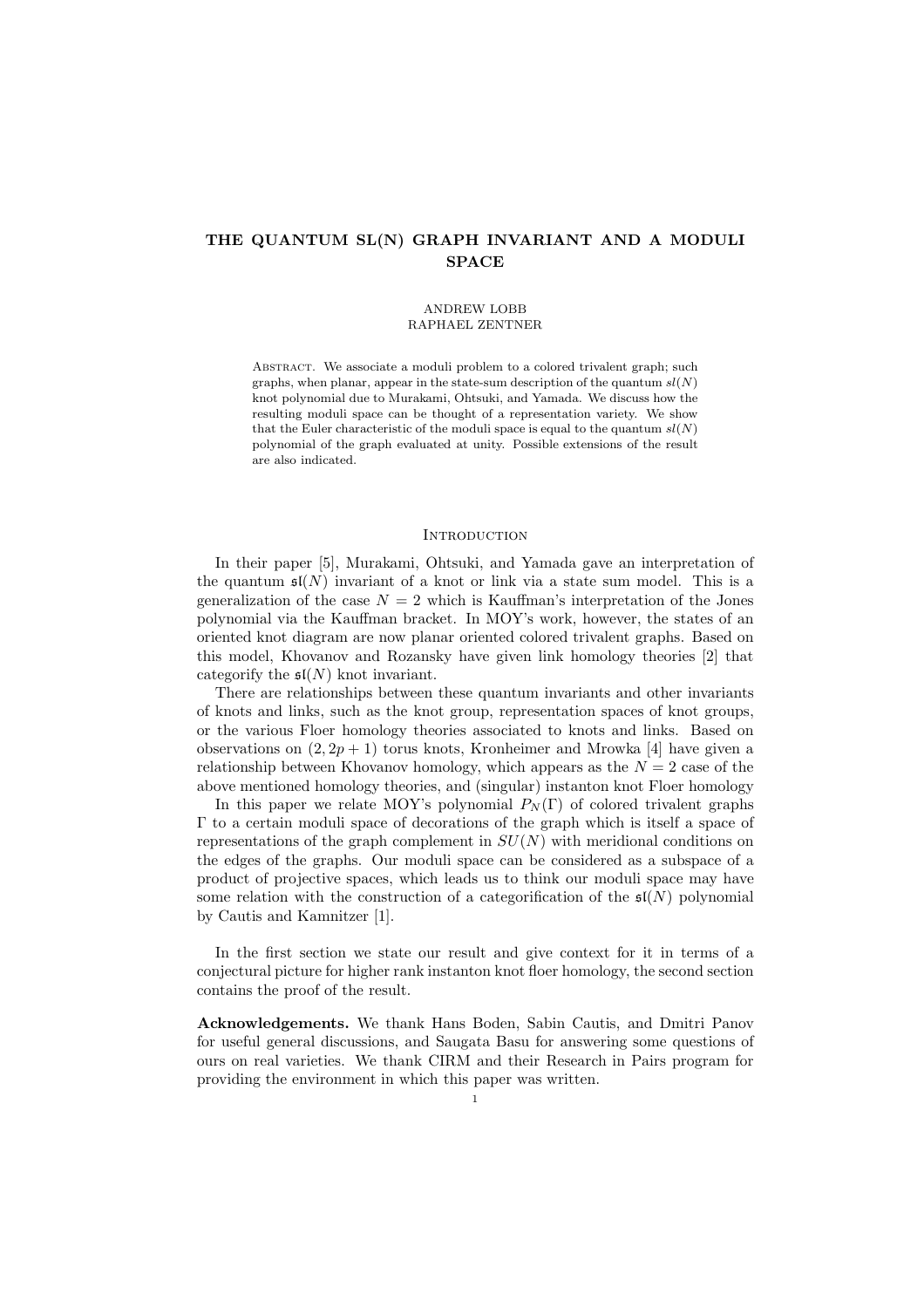

FIGURE 1. We show how the MOY polynomials associated to colored planar trivalent graphs can be used to compute the quantum  $\mathfrak{sl}(N)$  polynomials of the knot. On the left hand side of the local equations are knot diagrams, on the right hand side are trivalent graphs. We have indicated the edges on the right hand side that are colored with 2, all other edges on the right hand side are colored with 1.

#### 1. Background and Results

1.1. Colored trivalent graphs and MOY moves. In [5], Murakami, Ohtsuki, and Yamada give an invariant  $P_n(\Gamma)$  of colored trivalent planar graphs  $\Gamma$ , taking values in the ring  $\mathbb{Z}[q, q^{-1}]$  with non-negative coefficients, which determines the quantum invariant of a oriented knot colored with the fundamental representation of  $\mathfrak{sl}(N)$  as a state sum via the relationship in Figure 1.

In Figure 1 the 'colors' are drawn from the set  $\{1, 2\}$  and correspond to associating to each edge of the graph either the fundamental N-dimensional representation V of  $\mathfrak{sl}(N)$  or the representation  $V \wedge V$ . It is important that we restrict the colorings so that meeting at any vertex there are two edges colored with 1 and one edge colored with 2.

More generally, in [5], all colors  $\wedge^i V$  for  $1 \leq i \leq N-1$  are considered, giving state sum interpretations of the quantum  $\mathfrak{sl}(N)$  invariants of knots colored with any antisymmetric representation of  $\mathfrak{sl}(N)$ . We expect the results of this paper to generalize without too much difficulty to these situations, but here we shall mainly be concerned with the two colors required to give a state sum interpretation of the quantum  $\mathfrak{sl}(N)$  polynomial for a knot colored with the standard representation of  $\mathfrak{sl}(N)$  as in Figure 1.

In [5] it is important that the graphs  $\Gamma$  considered admit a consistent orientation of the edges. Namely at any trivalent vertex of Γ the two 1-colored edges either both point in or both point out, and the 2-colored edge does the opposite. Another way of saying this is that the total  $flux$  into a trivalent point (counting the colors as a quantity of flux) should be zero; this is how the consistency condition generalizes to higher antisymmetric powers. Note that trivalent graphs arising as states of an oriented knot diagram inherit a consistent orientation from the orientation of the knot (see Figure 1). From now on whenever we write colored trivalent graph we will only mean graphs satisfying such a condition.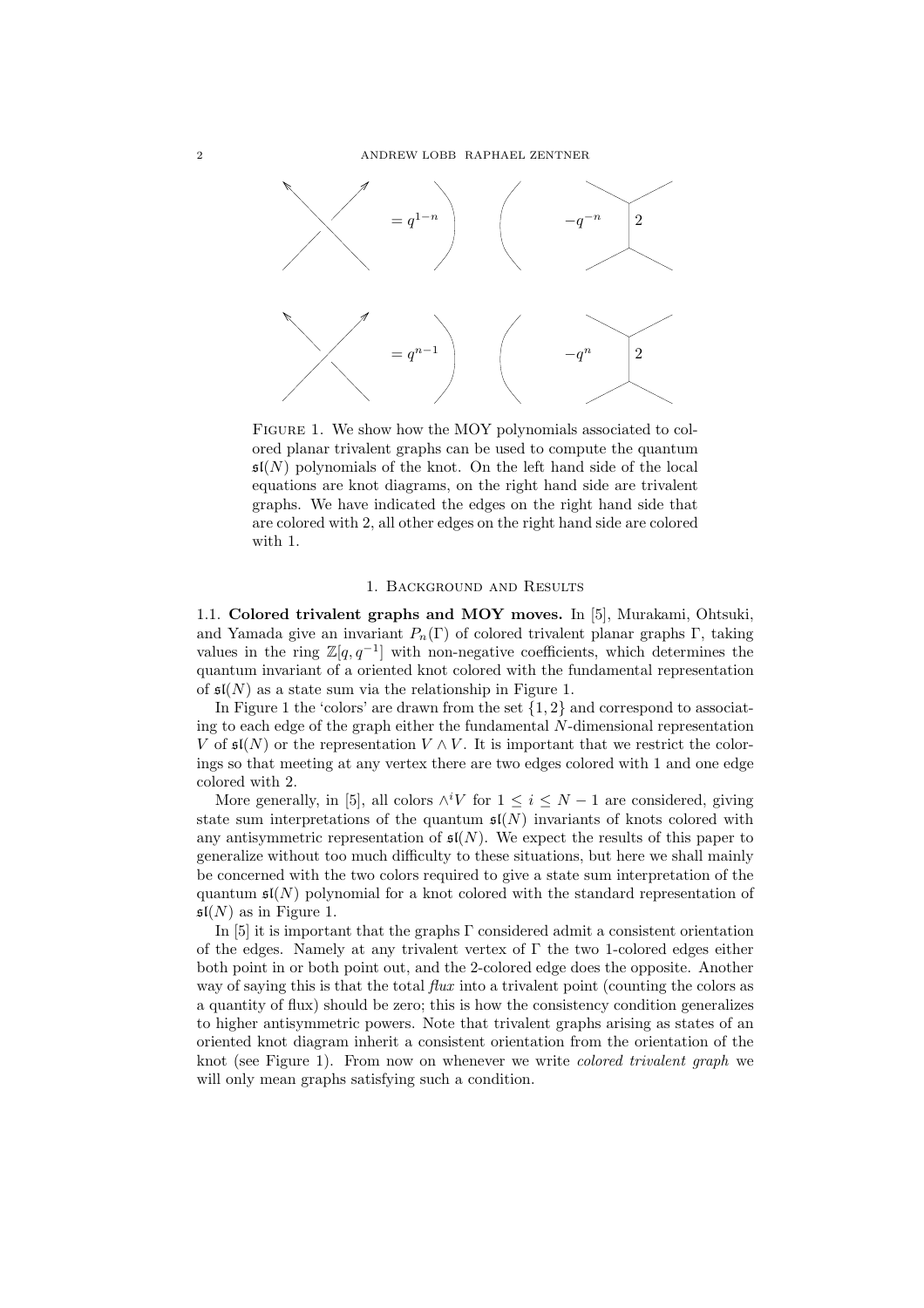

FIGURE 2. We draw a colored graph  $G$ . In  $G$  the edges colored with 2 are straight and vertical and have been drawn slightly thicker than the edges colored with 1. The labels  $a, b, c, d, e, f, g$ refer to points of projective space  $\mathbb{P}^2$  decorating the 1-colored edges.

The polynomial  $P_N(\Gamma)$  associated by Murakami, Ohtsuki, and Yamada to a colored trivalent graph  $\Gamma$  can be computed by use of the MOY moves. These are local relationships that look much like the Reidemeister moves. We give these moves in the next section where we will see that they hold also (up to a shift in some cases or after evaluation at unity in all cases) for the Euler characteristic of a certain moduli space associated to a colored trivalent graph.

1.2. A moduli problem and the main theorem. Given a colored trivalent graph  $\Gamma$  where each edge is either colored with either 1 or 2 as in the last section, decorate each edge colored with 1 by a point of complex projective  $(N - 1)$ -space  $\mathbb{P}^{N-1}$ , and each edge colored with 2 by a point of  $\mathbb{G}(2, N)$ , the Grassmannian of 2-planes in  $\mathbb{C}^N$ . We call this decoration *admissible* if the edge decorations at any trivalent vertex correspond to two orthogonal lines in  $\mathbb{C}^N$  and the plane that they span.

Definition 1.1. The set of all admissible decorations of such a colored planar trivalent graph  $\Gamma$  forms a moduli space which we denote  $\mathcal{M}(\Gamma)$ .

There is a natural generalization of this definition which associates a moduli space to a colored trivalent graph with colors drawn from the set  $\{1, 2, \ldots, N-1\}$ such that at any vertex the three edges are colored by a, b, and  $a + b$ . In this situation admissible decorations are decorations of each a-colored edge with a point in  $\mathbb{G}(a, N)$  such that at at any vertex the three decorations consist of two orthogonal subspaces of  $\mathbb{C}^N$  and the subspace that they span.

As we are mainly motivated by the invariants of knots colored with the standard representation of  $\mathfrak{sl}(N)$ , we shall mostly restrict our attention to the case when we draw colors from the set  $\{1, 2\}$ . We expand this to the set  $\{1, 2, 3\}$  when doing so is convenient in Subsection 2.5.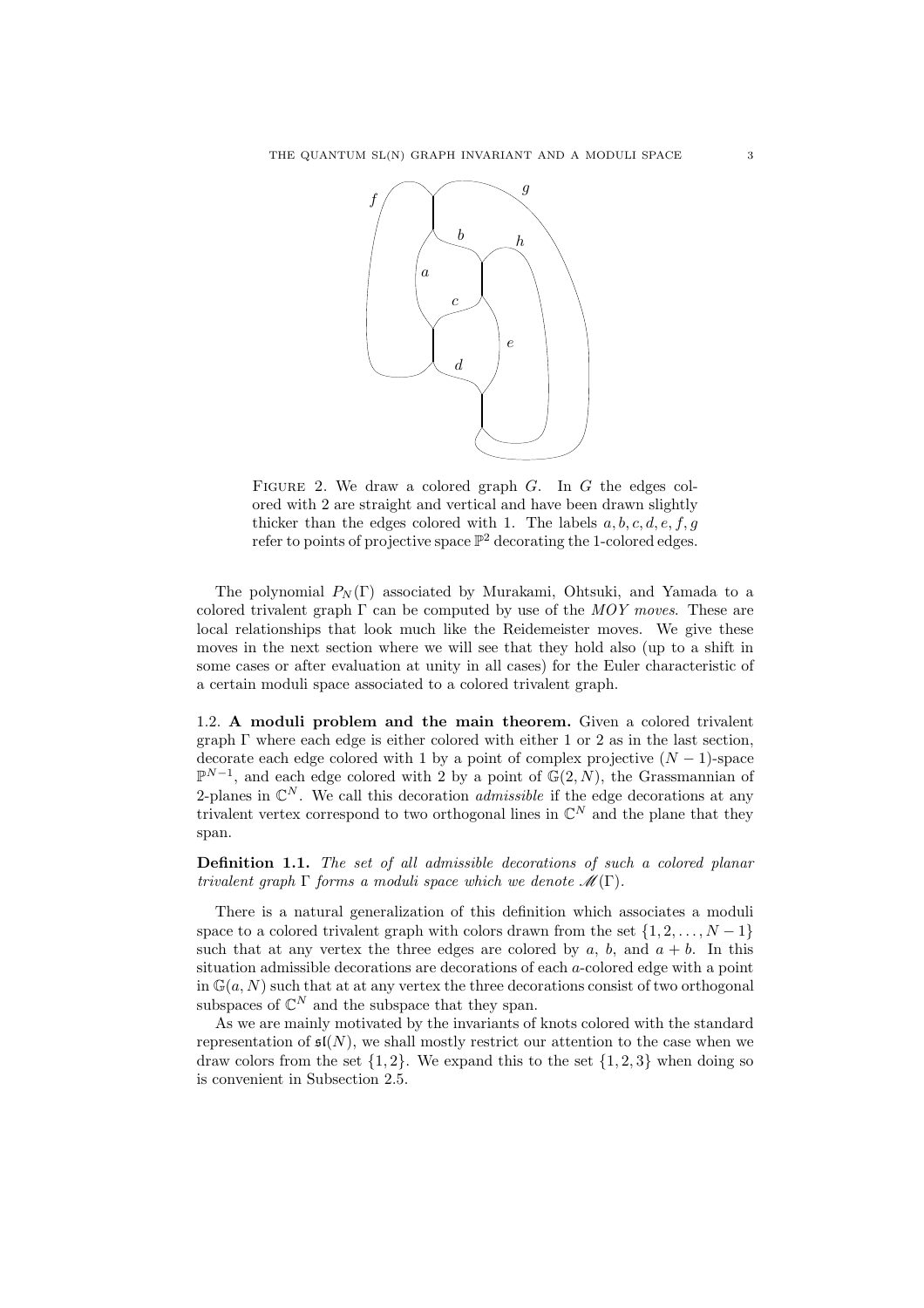In Figure 2 we draw a colored graph G. As an example, we now determine  $H_*(\mathscr{M}(G))$  in the case  $N = 3$ . In the discussion we sometimes write the "span" of points in projective space: we mean the projectivization of the span of the corresponding subspaces of  $\mathbb{C}^N$ .

**Definition 1.2.** Given a space  $X$  with homology finitely generated and of bounded degree, we write  $\pi(X)$  for the Poincare polynomial of the homology of the space:

$$
\pi(X) = \sum_{i} q^{i} \dim H_{i}(X) \in \mathbb{Z}[q].
$$

**Proposition 1.3.** For the graph  $G$  as drawn in Figure 2 we have

$$
\pi(\mathcal{M}(G)) = (1 + 3q^{2})(1 + q^{2})(1 + q^{2} + q^{4}).
$$

*Proof.* If we consider  $f \in \mathbb{P}^2$  as fixed while all other decorations are allowed to vary over  $\mathbb{P}^2$  we get a moduli space that we call  $\mathscr{M}_1$ . By evaluation of f we see that  $\mathscr{M}(G)$  is a fiber bundle over  $\mathbb{P}^2$  with fiber  $\mathscr{M}_1$ .

With f fixed, we see that g is orthogonal to f, and so must lie in a  $\mathbb{P}^1$ . Writing  $\mathcal{M}_2$  for the moduli space in which we fix both f and an orthogonal g, we see that  $\mathcal{M}_1$  is a fiber bundle over  $\mathbb{P}_1$  with fiber  $\mathcal{M}_2$ .

We focus on  $\mathcal{M}_2$ . Observe that h has to lie in the  $\mathbb{P}^1$  consisting of points orthogonal to g. In the case that h is not the unique point of this  $\mathbb{P}^1$  that is also orthogonal to  $f$ , there is a unique admissible decoration of the rest of the graph, namely  $a = f$ ,  $b = c = d = g$ ,  $e = h$ .

Suppose now that  $h$  is orthogonal to both  $f$  and  $g$ . The point  $e$  has to lie in the  $\mathbb{P}^1$  consisting of points in the span of g and h. Suppose that  $e \neq h$ . Then it is easy to check that there is a unique way to decorate the rest of the graph admissibly. In the case that  $e = h$  then any possible choice of a in the  $\mathbb{P}^1$  spanned by f and g determines an admissible decoration of G.

This shows that topologically  $\mathcal{M}_2 = \vee^3 \mathbb{P}^1$ . Since this is a space with only evendimensional homology, as is projective space, we have triviality of all differentials in Serre's spectral sequence computing first  $H_*(\mathcal{M}_1)$  and then  $H_*(\mathcal{M}(G))$ , hence we have the result.  $\Box$ 

The motivating hypothesis for this paper is that for a general colored graph  $\Gamma$ , the Poincare polynomial of the homology  $H_*(\mathcal{M}(\Gamma))$  is related to  $P_N(\Gamma)$ .

Hypothesis 1.4. We have

$$
q^C \pi(\mathcal{M}(\Gamma)) = P_N(\Gamma),
$$

for some  $C \in \mathbb{Z}$ .

Although this hypothesis looks strong when considering the first few MOY moves, it fails in general. In fact for the graph  $G$  of Proposition 1.3 we have

$$
P_3(G) = (q + q^{-1})^3 (q^2 + 1 + q^{-2}) \neq q^C \pi(\mathcal{M}(G))
$$
 for any  $C \in \mathbb{Z}$ .

Note that this also invalidates the hypothesis for 'braid-like' trivalent graphs. Instead we prove that a version of Hypothesis 1.4 holds when restricting our attention to the Euler characteristic.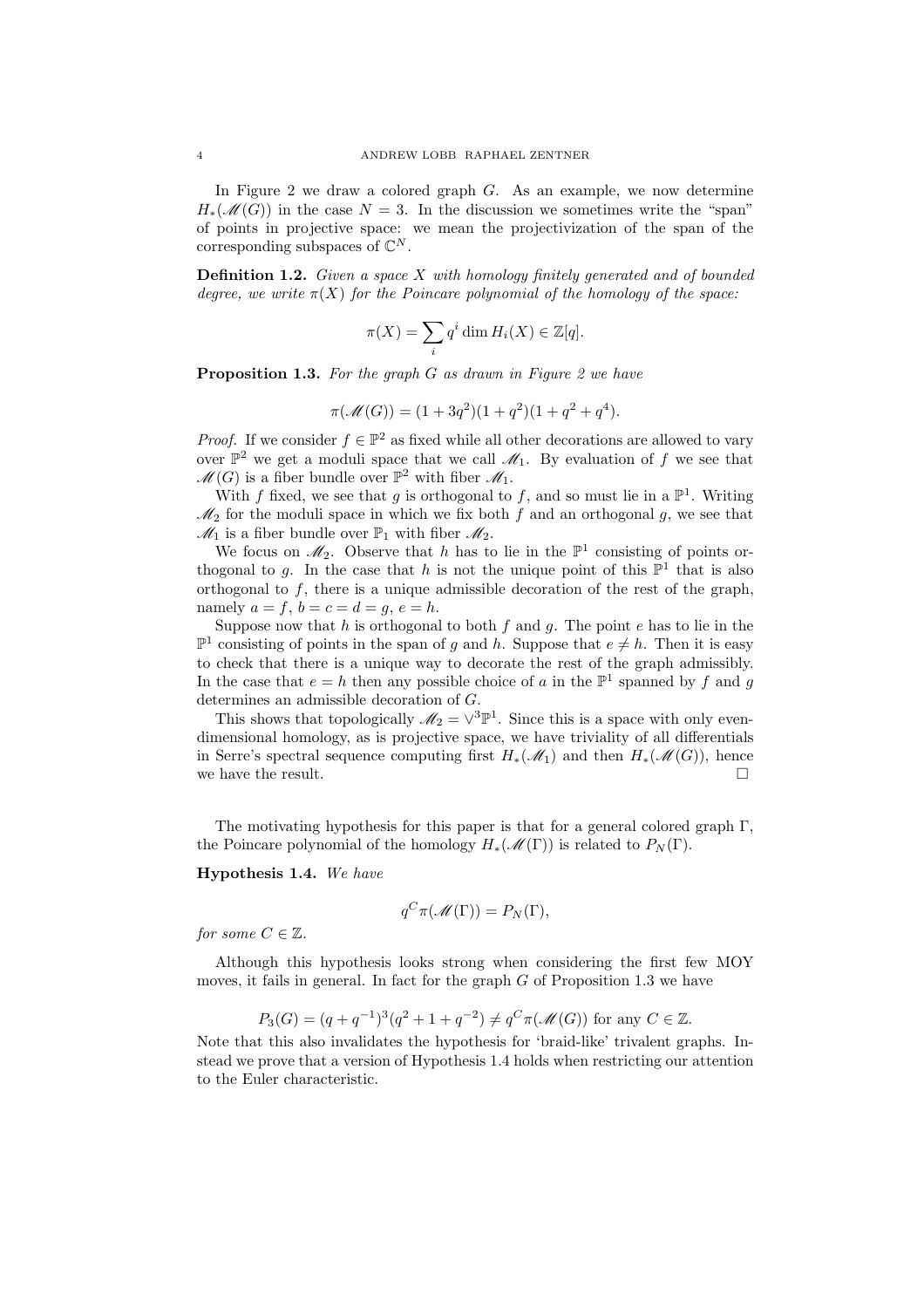**Theorem 1.5.** For a colored planar trivalent graph  $\Gamma$  we have

$$
\chi(\mathscr{M}(\Gamma)) = P_N(\Gamma)(1),
$$

where  $\chi$  denotes Euler characteristic.

We believe in fact that the homology of  $\mathcal{M}(\Gamma)$  is supported in even degrees, but we are not yet able to show this.

**Conjecture 1.6.** For any graph  $\Gamma$  and for i odd we have  $H_i(\mathcal{M}(\Gamma)) = 0$ .

Clearly this conjecture and Theorem 1.5 would together imply that Hypothesis 1.4 holds when setting  $q = 1$ .

1.3. Relation to representation spaces. The complement of a planar graph  $\Gamma$  in  $S^3$  is homotopy equivalent to a wedge of k circles, where k is equal to the first Betti number of Γ. Therefore, its fundamental group  $G_{\Gamma}$  is isomorphic to the k-fold free product of Z, and the space of homomorphisms  $Hom(G_{\Gamma}, SU(N))$  is just the k-fold product of  $SU(N)$ . Nonetheless, for a planar trivalent graph this homotopy equivalence does not suggest the most natural generators. Instead we use the presentation given in the following Lemma.

**Lemma 1.7.** The group  $G_{\Gamma} = \pi_1(S^3 \setminus \Gamma)$  admits a presentation given by

 $\langle x_1, \ldots, x_m \mid R_1, \ldots, R_c \rangle$ ,

where  $m$  is the number of edges,  $x_i$  represents a positively oriented meridian to the  $i^{th}$  edge, where c is the number of trivalent vertices, and where the relations  $R_i$  are the obvious relations at each trivalent vertex.

 $\Box$ 

We can think, once and for all, that the basepoint is fixed somewhere above the plane of the graph, e.g. in the eye of the observer. Ignoring the dependence on the basepoint in the sequel will make everything well-defined up to global conjugation.

We are motivated by the perspective of a potential relationship between the  $\mathfrak{sl}(N)$ knot homology theory of Khovanov and Rozansky [2] and the instanton Floer homology associated to the group  $SU(N)$ , as developed by Kronheimer and Mrowka in [3]. Therefore, we are only looking at representations for which a certain condition on the conjugacy class of a meridian is satisfied. In [3, Section 2.5 Example (ii)] a coherent condition is that the conjugacy class of a meridian  $m$  is sent by a representation  $\rho: G_{\Gamma} \to SU(N)$  to the conjugacy class of the element  $\Phi_1$  given by

$$
\Phi_1:=\zeta\begin{pmatrix}-1 & 0 & 0 & \dots & 0 \\ 0 & 1 & 0 & \dots & 0 \\ 0 & 0 & 1 & \dots & 0 \\ \vdots & \vdots & \vdots & \ddots & 0 \\ 0 & 0 & \dots & 0 & 1\end{pmatrix}\;,
$$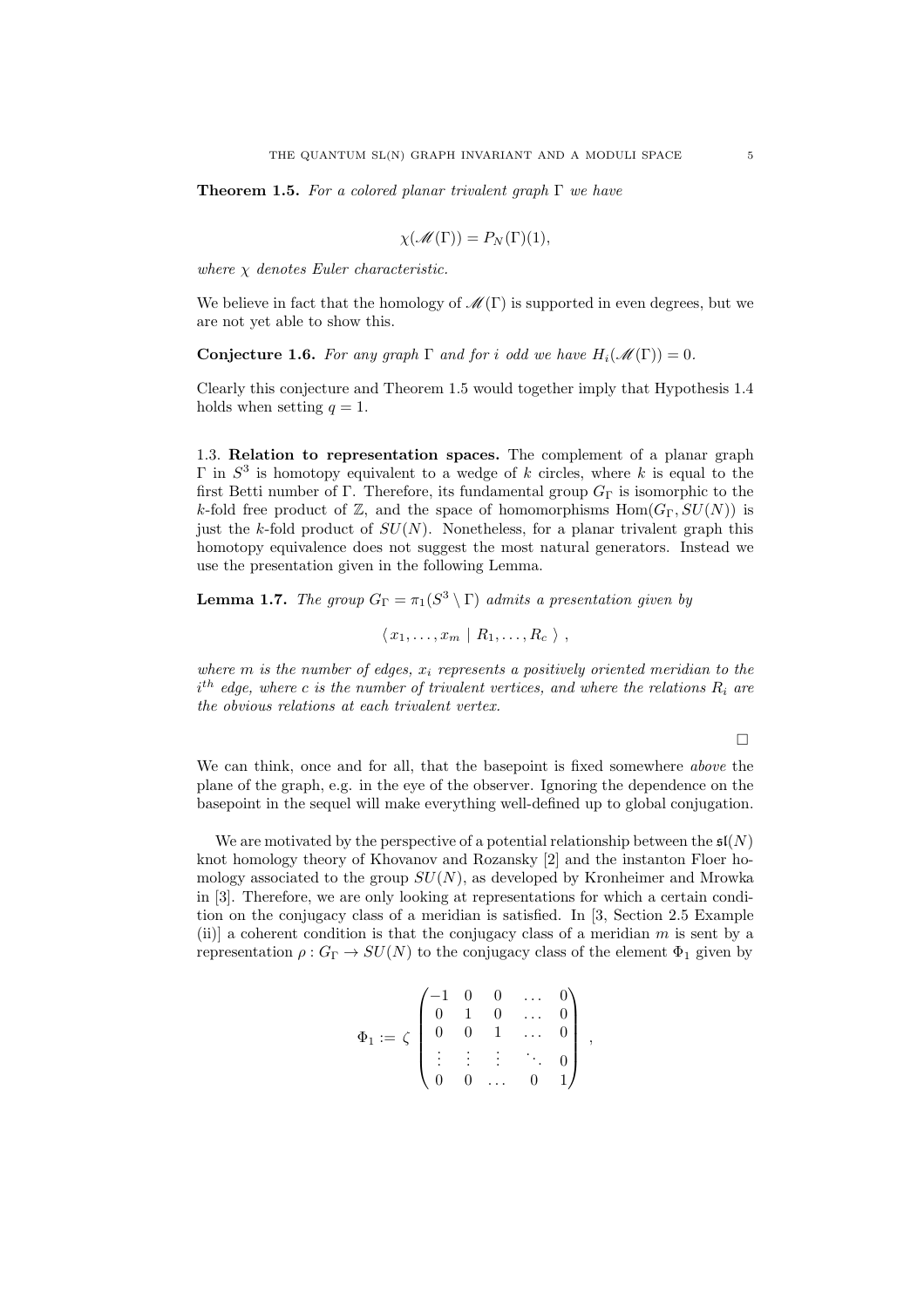where  $\zeta$  is a primitive  $N^{th}$  root of -1, e.g.  $\zeta = \exp(i\pi/N)$ . We shall also need another special element of  $SU(N)$ :

> $\Phi_2:=\,\zeta^2$  $\sqrt{ }$  $\overline{\phantom{a}}$  $-1$  0 0 ... 0  $0 \t -1 \t 0 \t \ldots \t 0$  $0 \t 0 \t 1 \t ... \t 0$ . . . . . .  $\vdots$  : 0  $0 \quad 0 \quad \dots \quad 0 \quad 1$  $\overline{ }$  $\overline{\phantom{a}}$

.

Notice that for  $N = 2$  the corresponding meridional condition is satisfied with either orientation on the edge, in contrast to the situation where  $N \geq 3$ .

For the purpose of this section, we shall give an orientation of the 2-colored edges. We orient the 2-colored edge coherently so that we can think of the edges coming with a flux of magnitude given by the color of the edge, and so that there are no sources or sinks of flux at any point of the graph.

We now define a subspace of  $Hom(G_{\Gamma}, SU(N))$  that we will relate to the moduli space of decorations considered above.

Definition 1.8. Suppose we are given a trivalent oriented graph with 1-colored and 2-colored oriented edges. We denote by  $R_{\Phi_1, \Phi_2}(G_{\Gamma}; SU(N))$  the space of homomorphisms  $\rho : G_{\Gamma} \to SU(N)$  such that for any oriented meridian m to an oriented 1-colored edge  $e$ , and to any oriented meridian n to a 2-colored edge  $E$  we have

 $\rho(m) \sim \Phi_1$  and  $\rho(n) \sim \Phi_2$ ,

i.e.  $\rho(m)$  is conjugated to  $\Phi_1$  inside  $SU(N)$  and so is  $\rho(n)$  to  $\Phi_2$ .

Suppose now that we are given a trivalent oriented graph  $\Gamma$  in the plane with the condition that at any trivalent vertex the two bounding oriented 1-colored edges have either both its endpoint or both its starting point. There is a natural map

$$
D: R_{\Phi_1, \Phi_2}(G_{\Gamma}; SU(N)) \to M(\Gamma)
$$
\n<sup>(1)</sup>

defined in the following way. To a representation  $\rho$  we are going to associate the following decoration of Γ: Let  $e$  be an oriented 1-colored edge and m an oriented meridian of e. We decorate e by the 1-dimensional eigenspace of  $\rho(m) \in SU(N)$ associated to the eigenvalue  $-\zeta$ . Let E be a 2-colored edge and n an oriented meridian of E. We decorate the edge E by the 2-dimensional eigenspace of  $\rho(n) \in$  $SU(N)$  associated to the eigenvalue  $-\zeta^2$ .

That this map is indeed well-defined is a consequence of the following lemma and the imposed requirement on the orientations of the edges that meet at trivalent vertices.

**Lemma 1.9.** Let  $S, T \in SU(N)$  be two elements that are both conjugate to the element  $\Phi_1$  above. Then the composition ST is conjugate to  $\Phi_2$  if and only if the  $(-\zeta)$  eigenspaces of S and T are orthogonal.

Proof. We just have to prove the 'only if' statement as the other direction is trivial. Observe that we have

$$
tr(\Phi_2) = \zeta^2(-2 + (N - 2)) = \zeta^2(N - 4) ,
$$

and that the trace is clearly an invariant of the conjugacy class of an element in  $SU(N)$ . On the other hand it follows from explicit computation that  $tr(ST)$  is equal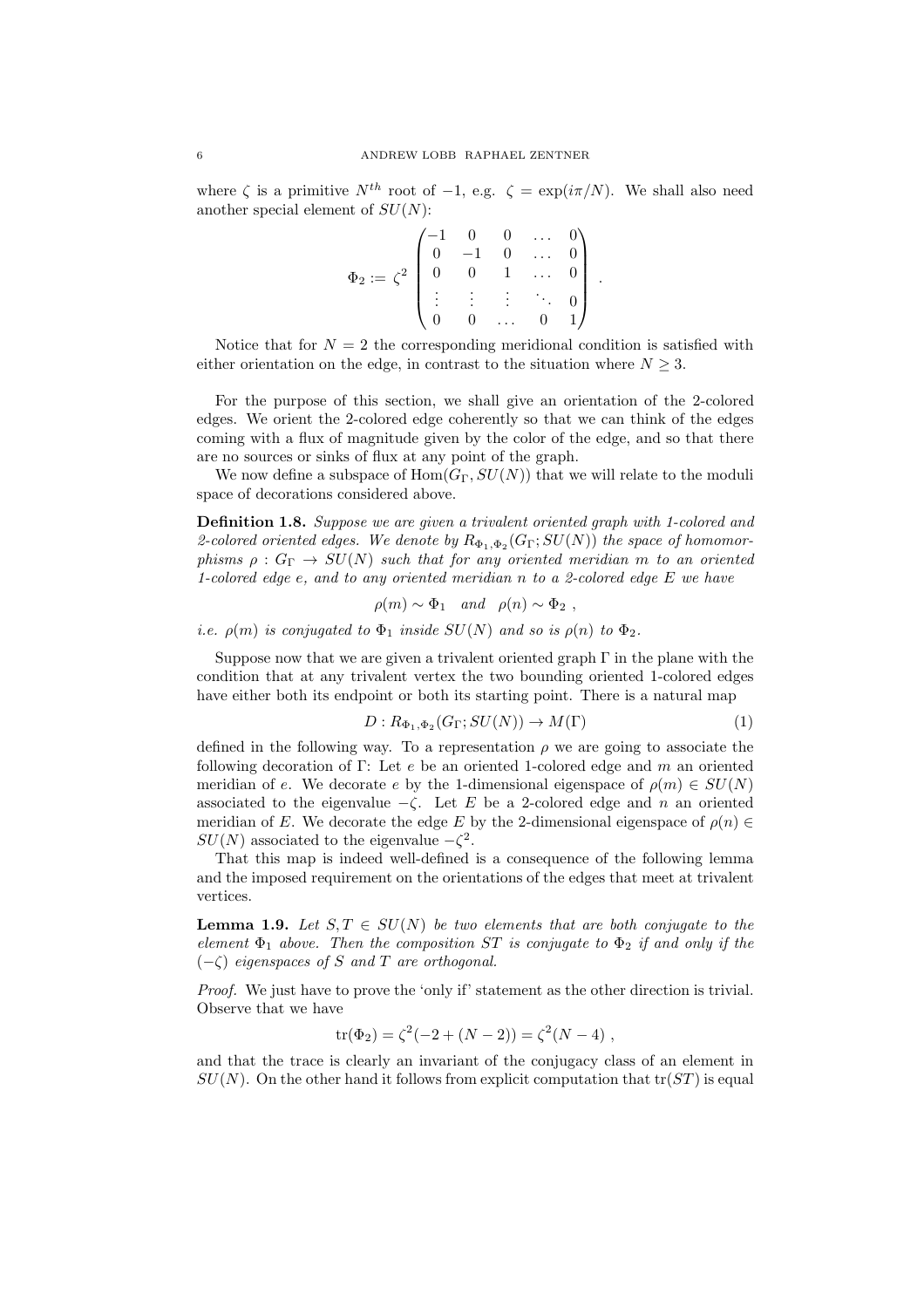

FIGURE 3. We call this subgraph  $G$ . The three edges labelled a, b, c are colored with 1, we have indicated the edge colored with 2.

to this value only if the two 1-dimensional eigenspaces of  $S$  and  $T$  are orthogonal to each other.

 $\Box$ 

**Proposition 1.10.** Suppose we are given a trivalent oriented graph  $\Gamma$  in the plane with the condition that at any trivalent point the two bounding oriented 1-colored edges have either both its endpoint or both its starting point. Then the map

$$
D: R_{\Phi_1, \Phi_2}(G_{\Gamma}; SU(N)) \to \mathscr{M}(\Gamma)
$$

just defined is a homeomorphism.

*Proof.* It suffices to give a map  $P : \mathscr{M}(\Gamma) \to R_{\Phi_1, \Phi_2}(G_\Gamma; SU(N))$  that is inverse to D. But the orientations of the edges associates to each element of  $\mathcal{M}(\Gamma)$  a representation in  $R_{\Phi_1, \Phi_2}(G_\Gamma; SU(N))$ , and the two maps are clearly inverses of each other.  $\Box$ 

# 2. Proofs

In this section we establish Theorem 1.5 by considering the MOY moves, so breaking the proof of the theorem into five subsections, one for each move. The first three of these subsections contain results in terms of fiber bundles and are directed towards Hypothesis 1.4 and Conjecture 1.6. Unfortunately it is not possible to prove such a result in the last case (see Proposition 1.3 and the following discussion for a counterexample) so we prove results on the Euler characteristic instead.

2.1. MOY move 0. The  $0^{th}$  MOY move, MOY0, states that the invariant  $P_n(U)$ associated to a circle  $U$  in the plane colored with 1 is

$$
P_N(U) = \frac{q^N - q^{-N}}{q - q^{-1}}.
$$

**Proposition 2.1.** We have  $\mathcal{M}(U) = \mathbb{P}^{N-1}$ .

The proof is immediate. Note this shows that  $U$  satisfies Hypothesis 1.4.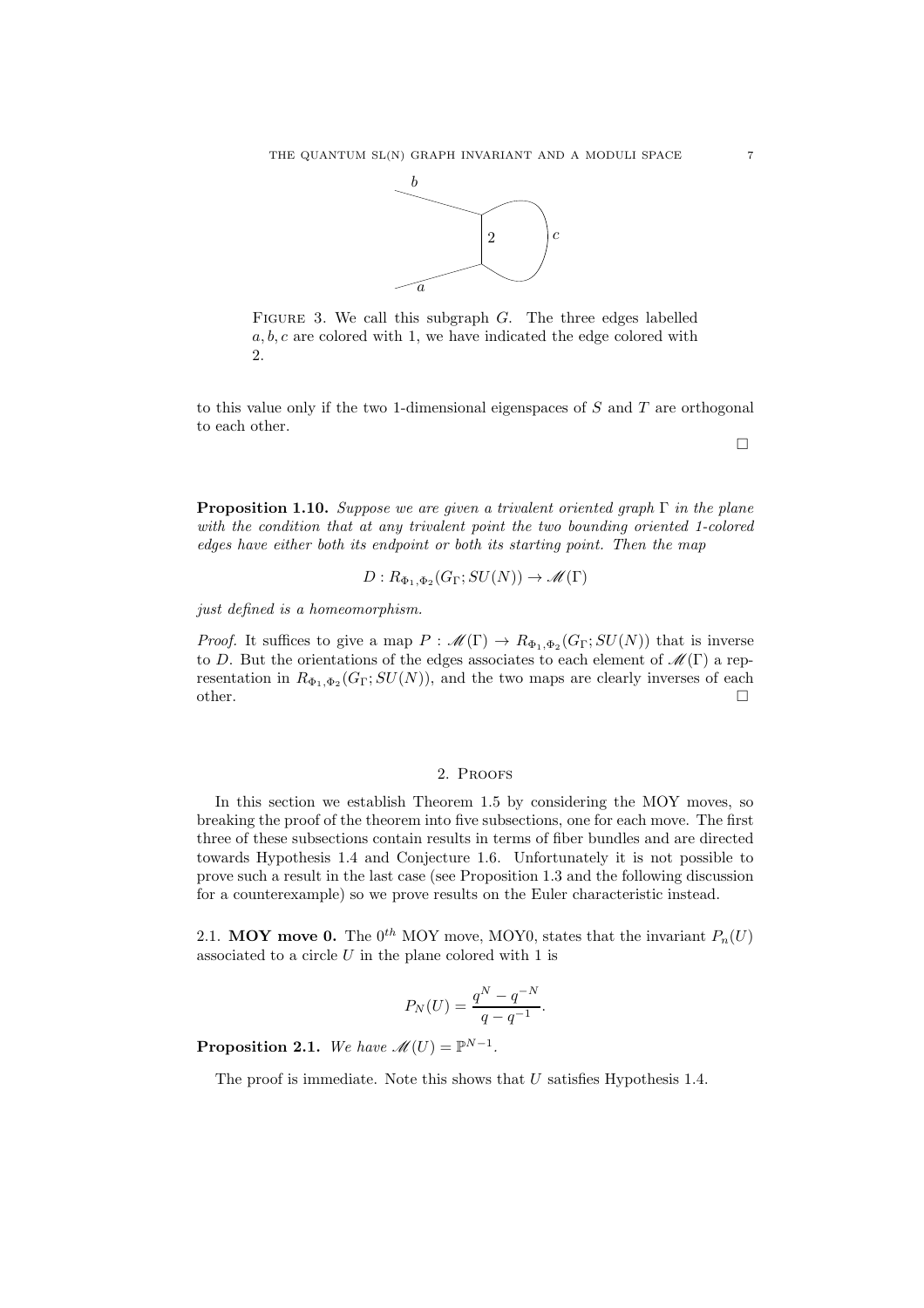2.2. MOY move I. Suppose that  $\Gamma$  is a colored trivalent graph containing the subgraph G defined in Figure 3. The 1<sup>st</sup> MOY move, MOY1, states that if  $\Gamma'$  is the result of replacing  $G$  in  $\Gamma$  with a single 1-colored edge then

$$
P_N(\Gamma) = \frac{q^{N-1} - q^{1-N}}{q - q^{-1}} P_N(\Gamma').
$$

**Proposition 2.2.** For  $\Gamma$  and  $\Gamma'$  as above we have that  $\mathscr{M}(\Gamma)$  is a  $\mathbb{P}^{N-2}$ -bundle over  $\mathscr{M}(\Gamma').$ 

*Proof.* Observe that any admissible choice of decoration of the graph  $\Gamma$  when restricted to the subgraph  $G$  must have the same decoration  $b$  as  $a$ . Also, for a choice of decoration a, c can be any line in the  $(N-1)$ -plane orthogonal to a.

Then immediately we see

Corollary 2.3. For  $\Gamma$  and  $\Gamma'$  as above we have that

$$
\chi(\mathscr{M}(\Gamma)) = \chi(\mathbb{P}^{N-2})\chi(\mathscr{M}(\Gamma')) = \frac{q^{N-1} - q^{1-N}}{q - q^{-1}}\bigg|_{q=1} \chi(\mathscr{M}(\Gamma')).
$$

Observe further that with the assumption that  $\mathcal{M}(\Gamma')$  has only even-dimensional homology we have

$$
\pi(\mathcal{M}(\Gamma)) = \pi(\mathbb{P}^{n-2})\pi(\mathcal{M}(\Gamma'))
$$

by the triviality of the differentials in the Serre spectral sequence. Note that this is in the direction of Hypothesis 1.4.

2.3. MOY move II. Suppose that  $\Gamma$  is a colored trivalent graph containing as a subgraph G as defined in Figure 4. Then the move MOY2 states that if  $\Gamma'$  is the result of replacing G in  $\Gamma$  by a single edge colored by 2 then

$$
P_N(\Gamma) = (q + q^{-1}) P_N(\Gamma').
$$

**Proposition 2.4.** For  $\Gamma$  and  $\Gamma'$  as above we have that  $\mathscr{M}(\Gamma)$  is a  $\mathbb{P}^1$ -bundle over  $\mathscr{M}(\tilde{\Gamma}').$ 

Proof. First observe that any admissible decoration of Γ must decorate each of the the 2-colored edges of G with the same point of  $\mathbb{G}(2, N)$ . For such a choice, the decoration a can be any line in the 2-plane decorating the 2-colored edges, and then b must be the unique othogonal line to a in this plane.

Then immediately we have

Corollary 2.5. For  $\Gamma$  and  $\Gamma'$  as above

$$
\chi(\mathcal{M}(\Gamma)) = \chi(\mathbb{P}^1)\chi(\mathcal{M}(\Gamma')) = (q+q^{-1})|_{q=1}\chi(\mathcal{M}(\Gamma')).
$$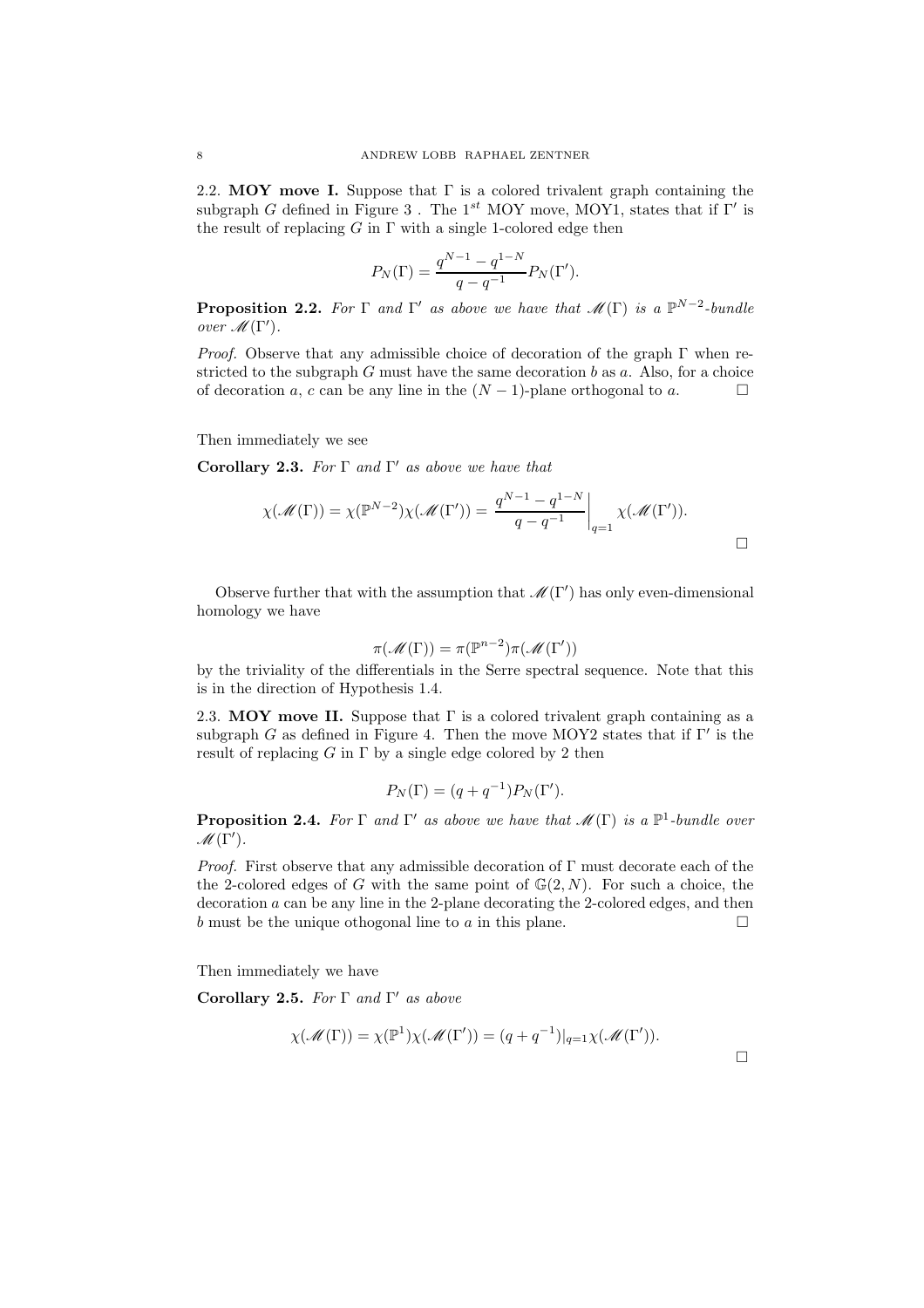

FIGURE 4. We call this subgraph  $G$ . The edges labelled  $a, b$  are colored with 1, the other edges are colored with 2 as indicated.



FIGURE 5. We show three subgraphs  $G, G_1, G_2$  of colored trivalent graphs. Each edge decorated with a lower case English letter is 1 colored, those shown with 2 are 2-colored.

Observe further that with the assumption that  $\mathcal{M}(\Gamma')$  has only even dimensional homology we have that

$$
\pi(\mathscr{M}(\Gamma)) = \pi(\mathbb{P}^1)\pi(\mathscr{M}(\Gamma'))
$$

by the Serre spectral sequence. Again, this is in direction of Hypothesis 1.4.

2.4. MOY move III. Suppose that  $\Gamma$  is a colored trivalent graph containing as a subgraph G as defined in Figure 5. Then the move MOY3 states that if  $\Gamma_i$  is the result of replacing G in  $\Gamma$  by the subgraphs  $G_i$  shown in Figure 5 for  $i = 1, 2$  then

$$
P_N(\Gamma) = \frac{q^{N-2} - q^{2-N}}{q + q^{-1}} P_N(\Gamma_1) + P_N(\Gamma_2).
$$

Note that

$$
\left.\frac{q^{N-2}-q^{2-N}}{q+q^{-1}}\right|_{q=1}=N-2.
$$

**Proposition 2.6.** For  $\Gamma$ ,  $\Gamma$ <sub>1</sub>,  $\Gamma$ <sub>2</sub> as described above we have

$$
\chi(\mathscr{M}(\Gamma)) = (N-2)\chi(\mathscr{M}(\Gamma_1)) + \chi(\mathscr{M}(\Gamma_2)).
$$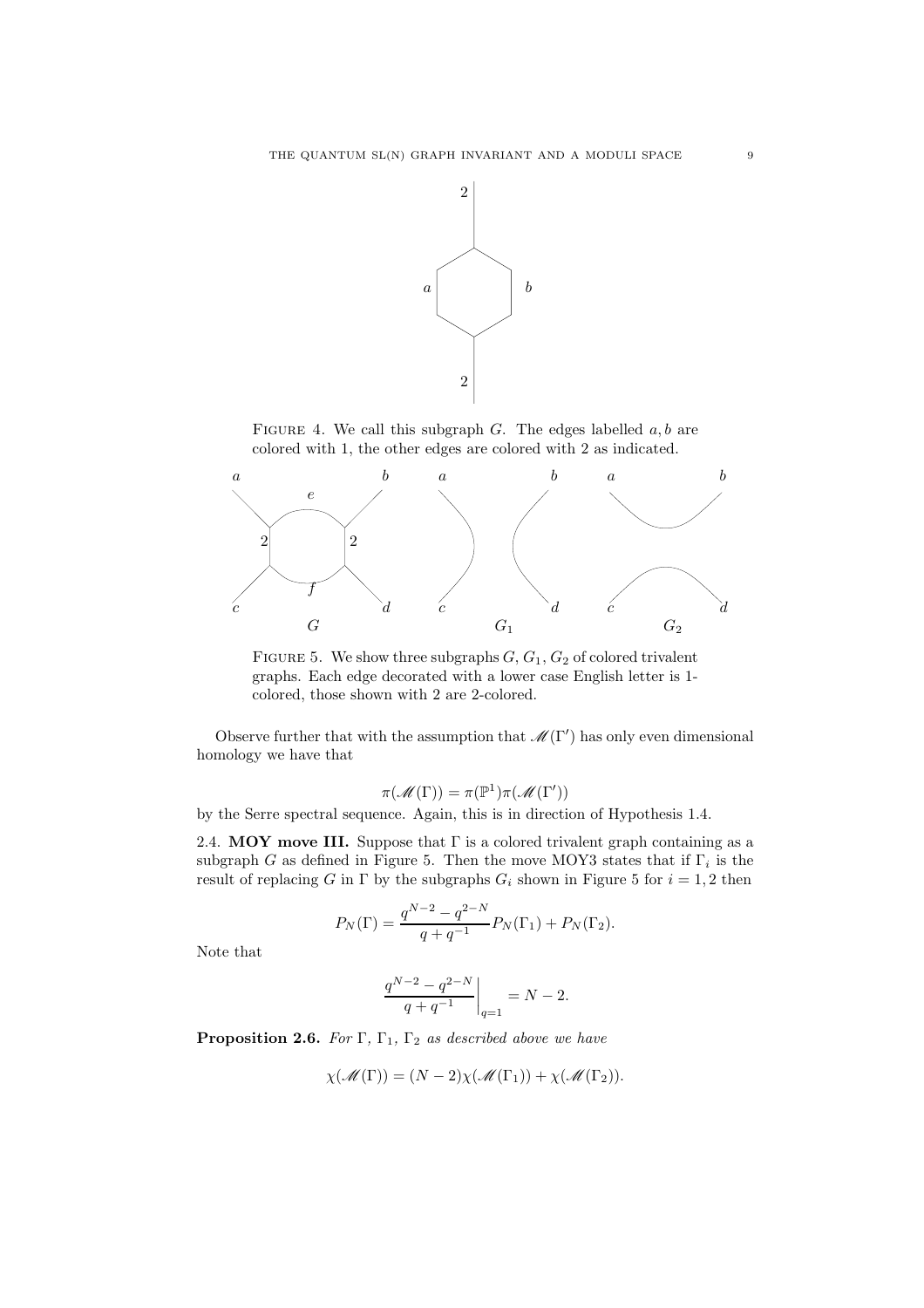*Proof.* Consider the subgraph G of  $\Gamma$  as shown in Figure 5. It is easy to see that for an admissible decoration of Γ we must have either  $(a = b \text{ and } c = d)$  or  $(a = c \text{ and } c \neq d)$  $b = d$ ). In the case when  $a = c \neq b = d$ , there is a  $\mathbb{P}^{N-3}$  of choices of decoration for the interior edges of G (this  $\mathbb{P}^{N-3}$  corresponds to the projectivization of the  $(N-2)$ -plane perpendicular to the 2-plane spanned by the lines a and b). In the case when  $a = b \neq c = d$ , there is a unique choice of decoration for the interior edges of G. And finally, in the case when  $a = b = c = d$ , there is a  $\mathbb{P}^{N-2}$  of choices for the interior edges of G (this  $\mathbb{P}^{N-2}$  being the projectivization of the othogonal complement to the line a).

Clearly for admissible decorations of  $\Gamma_1$  we must have  $a = c$  and  $b = d$ , and for admissible decorations of  $\Gamma_2$  we must have  $a = b$  and  $c = d$ .

Note that our moduli spaces  $\mathscr{M}(\Gamma), \mathscr{M}(\Gamma_1), \mathscr{M}(\Gamma_2)$  naturally have the structure of compact real varieties embedded in a product of complex projective spaces (the orthogonality condition at a trivalent vertex is a real polynomial condition not a complex condition).

By evaluation at a, b, c, d we get algebraic maps to  $(\mathbb{P}^{N-1})^4$  from each of  $\mathscr{M}(\Gamma)$ ,  $\mathcal{M}(\Gamma_1), \mathcal{M}(\Gamma_2)$ . We write V, V<sub>1</sub>, V<sub>2</sub> for the preimages of the subvariety  $\Delta$  of  $(\mathbb{P}^{\hat{N}-1})^4$  given by  $a=b=c=d$ .

Since we are dealing with an algebraic map of real varieties, for a small enough open set  $U \subset (\mathbb{P}^{N-1})^4$  containing  $\Delta$  we have that the respective preimages  $\widetilde{V}$ ,  $\widetilde{V}_1$ ,  $\widetilde{V}_2$  of U are each homotopy equivalent to V,  $V_1$ ,  $V_2$  respectively. This is a standard argument using Hardt triviality.

Note also that  $V_1 = V_2$  naturally (although we will retain both indices for notational convenience) and  $\overline{V}$  is a  $\mathbb{P}^{N-2}$ -bundle over  $V_1 = V_2$  so that

$$
\chi(\widetilde{V}) = \chi(V) = (N-1)\chi(V_1) = (N-2)\chi(V_1) + \chi(V_2) = (N-2)\chi(\widetilde{V_1}) + \chi(\widetilde{V_2}).
$$

Using the Mayer-Vietoris sequence we see that

$$
\chi(\mathscr{M}(\Gamma)) = \chi(\mathscr{M}(\Gamma) \setminus V) + \chi(\tilde{V}) - \chi((\mathscr{M}(\Gamma) \setminus V) \cap \tilde{V})
$$
  
= 
$$
\chi(\mathscr{M}(\Gamma) \setminus V) + (N-2)\chi(\widetilde{V_1}) + \chi(\widetilde{V_2}) - \chi(\widetilde{V} \setminus V).
$$

Now note that  $\mathscr{M}(\Gamma) \setminus V$  is the disjoint union of  $\mathscr{M}(\Gamma_2) \setminus V_2$  and a  $\mathbb{P}^{N-3}$ -bundle over  $\mathscr{M}(\Gamma_1) \setminus V_1$ , and  $\widetilde{V} \setminus V$  is the disjoint union of  $\widetilde{V}_2 \setminus V_2$  and a  $\mathbb{P}^{N-3}$ -bundle over  $V_1 \setminus V_1$ . Hence we have

$$
\chi(\mathcal{M}(\Gamma)) = \chi(\mathcal{M}(\Gamma_2) \setminus V_2) + \chi(\widetilde{V_2}) - \chi(\widetilde{V_2} \setminus V_2) \n+ (N-2)\chi(\mathcal{M}(\Gamma_1) \setminus V_1) + (N-2)\chi(\widetilde{V_1}) - (N-2)\chi(\widetilde{V_1} \setminus V_1) \n= (N-2)\chi(\mathcal{M}(\Gamma_1)) + \chi(\mathcal{M}(\Gamma_2)).
$$

2.5. MOY move IV. We refer to the discussion after Definition 1.1 for the definition of the moduli space associated to a trivalent graph colored with colors from the set  $\{1, 2, 3\}.$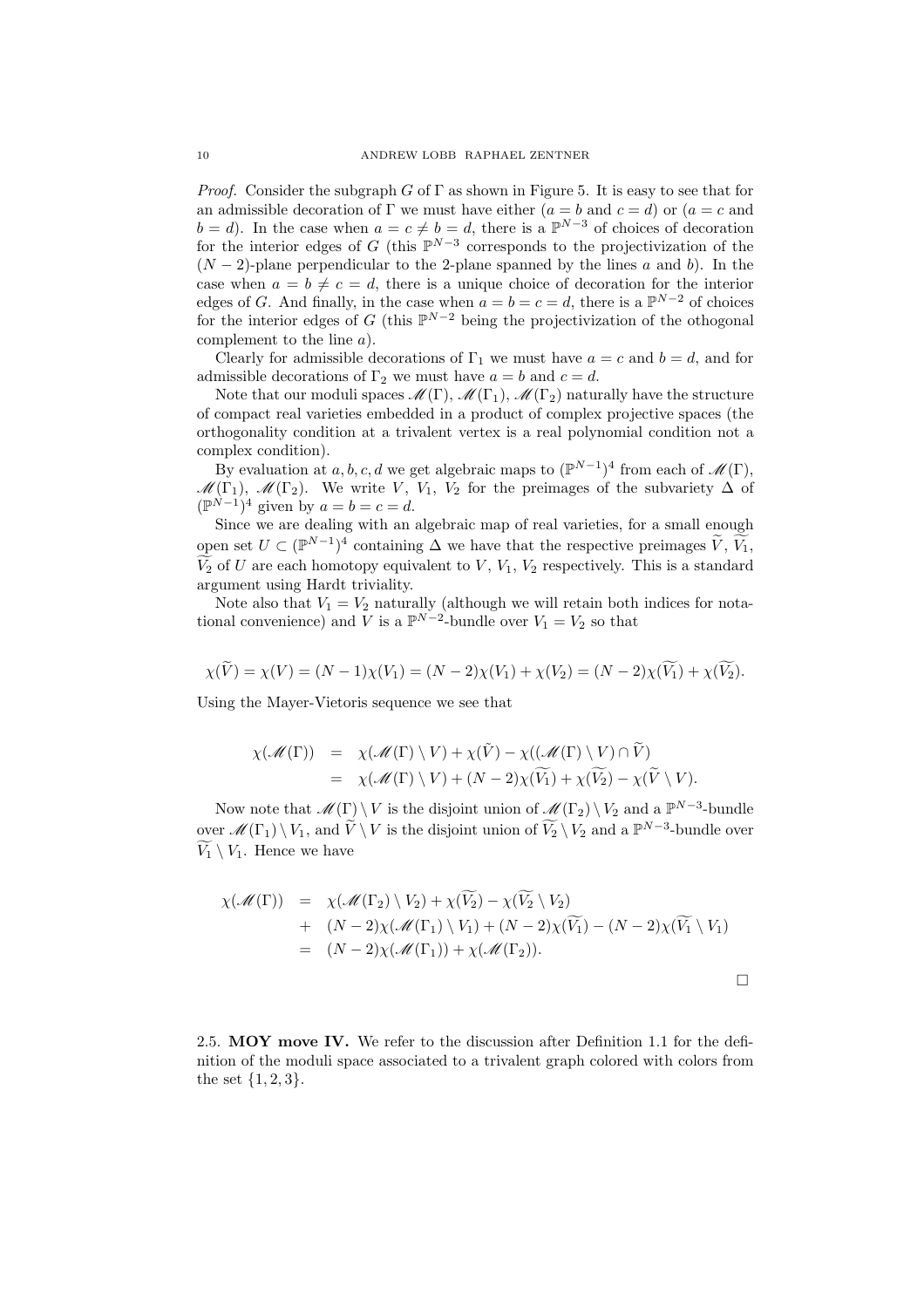

FIGURE 6. We show three subgraphs  $G, G_1, G_2$  of colored trivalent graphs. Each edge decorated with a lower case English letter is 1-colored, those decorated with upper case English letters are 2 colored, and that decorated with  $\Phi$  is 3-colored.



FIGURE 7. If  $\Gamma$  is some colored trivalent graph with the left-hand picture appearing as a subgraph and Γ′ is the result of replacing the subgraph with the right-hand picture, then clearly  $\mathscr{M}(\Gamma)$  =  $\mathscr{M}(\Gamma').$ 

Suppose that  $\Gamma$  is a colored trivalent graph with a subgraph  $G$  as indicated in Figure 6. Form  $\Gamma_1$  and  $\Gamma_2$  from  $\Gamma$  by replacing G with  $G_1$  or  $G_2$  respectively. Then the move MOY4 states that

$$
P_N(\Gamma) = P_N(\Gamma_1) + P_N(\Gamma_2).
$$

**Proposition 2.7.** For such graphs  $\Gamma$ ,  $\Gamma$ <sub>1</sub>,  $\Gamma$ <sub>2</sub> as above we have

$$
\chi(\mathscr{M}(\Gamma)) = \chi(\mathscr{M}(\Gamma_1)) + \chi(\mathscr{M}(\Gamma_2)).
$$

At first sight, this proposition does not seem to give a relationship between trivalent graphs colored only drawing from the palette  $\{1, 2\}$ . However, using the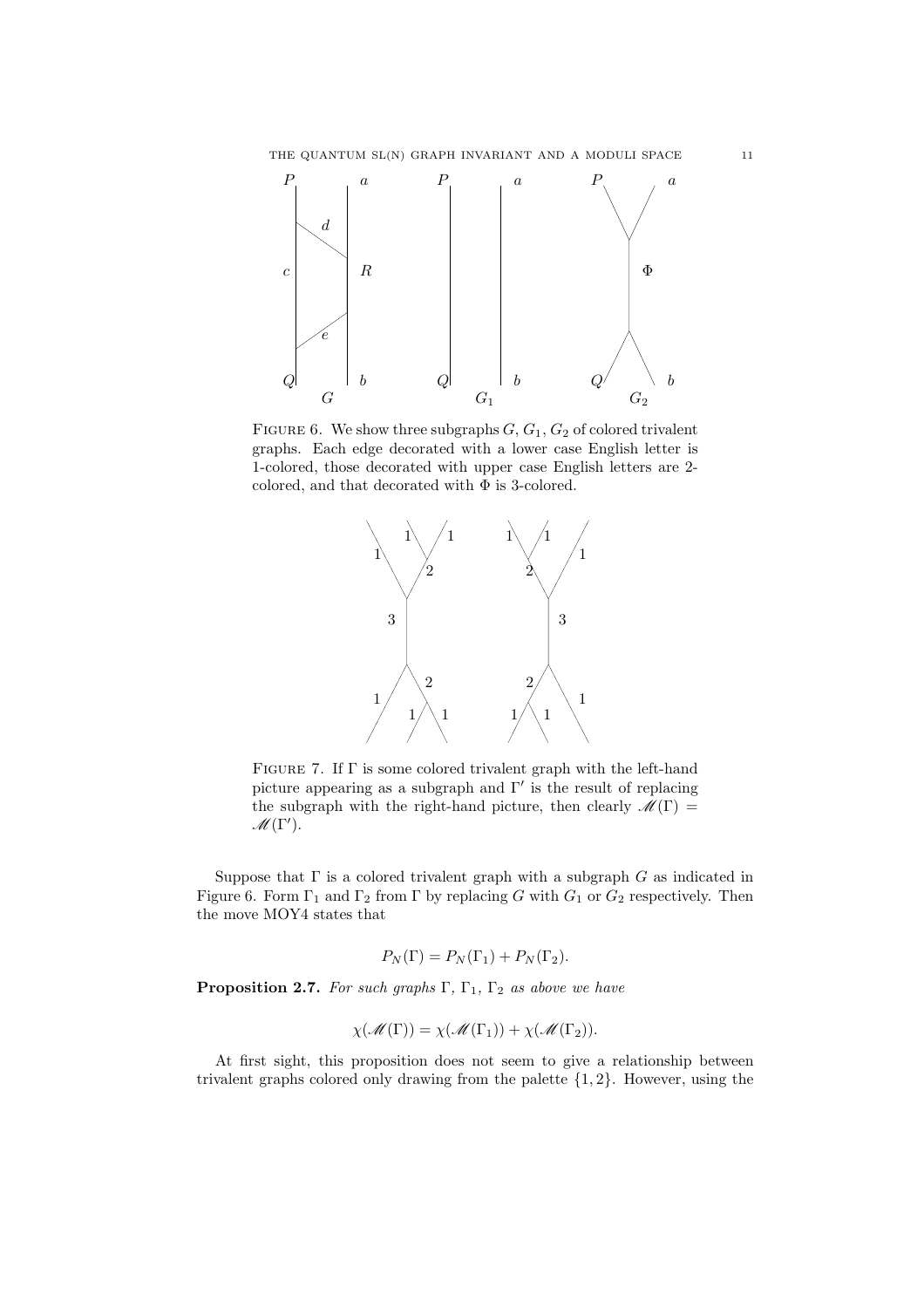relationship between moduli spaces shown in Figure 7 we get such a result. Murakami, Ohtsuki, and Yamada use an analogous trick in [5] to get a relationship between the polynomials  $P_N$  of  $\{1,2\}$ -colored graphs.

We note that this proposition is less strong than would be demanded by a proof of Hypothesis 1.4, but the example of Proposition 1.3 shows that Proposition 2.7 does not admit a lift to the Poincare polynomial in general.

*Proof.* By evaluation at the endpoints  $a, b, P, Q$  we get algebraic maps from each of  $\mathscr{M}(\Gamma)$ ,  $\mathscr{M}(\Gamma_1)$ , and  $\mathscr{M}(\Gamma_2)$  to  $(\mathbb{P}^{N-1})^2 \times \mathbb{G}(2,N)^2$ . Let  $V, V_1, V_2$  be the respective preimages of the subvariety  $\Delta$  of  $(\mathbb{P}^{N-1})^2 \times \mathbb{G}(2,N)^2$  carved out by the three requirements  $P = Q$ ,  $a = b$ , and a is perpendicular to P.

Just as in the proof of 2.6, for a small enough open set  $U \subset (\mathbb{P}^{N-1})^2 \times \mathbb{G}(2, N)^2$ containing  $\Delta$  we have that the respective preimages  $\widetilde{V}, \widetilde{V}_1, \widetilde{V}_2$  of U are each homotopy equivalent to  $V, V_1, V_2$  respectively.

Note that naturally  $V_1 = V_2$  but we will retain both indices for notational convenience.

Consider the subgraph  $G$  of  $\Gamma$ . For a not perpendicular to  $P$ , one can check that there is a unique way in which to choose decorations for the other edges of G. It follows also in this case that  $P = Q$  and  $b = a$ .

For a perpendicular to  $P$ , it follows that  $Q$  is a plane in the 3-space spanned by a and P and b is the unique perpendicular line to  $Q$  in this 3-space. In this case, when  $Q \neq P$  there is a unique choice of decorations for the other edges of G, and when  $Q = P$  there is a a  $\mathbb{P}^1$  of choices of decorations for the other edges.

Note that this implies that V has the structure of a  $\mathbb{P}^1$ -bundle over  $V_1 = V_2$  so that

$$
\chi(\widetilde{V}) = \chi(V) = 2\chi(V_1) = \chi(V_1) + \chi(V_2) = \chi(\widetilde{V_1}) + \chi(\widetilde{V_2}).
$$
  
Hence, using the Mayer-Vietoris sequence, we have

$$
\chi(\mathscr{M}(\Gamma)) = \chi(\mathscr{M}(\Gamma) \setminus V) + \chi(\widetilde{V}) - \chi((\mathscr{M}(\Gamma) \setminus V) \cap \widetilde{V})
$$
  
= 
$$
\chi(\mathscr{M}(\Gamma) \setminus V) + \chi(\widetilde{V_1}) + \chi(\widetilde{V_2}) - \chi(\widetilde{V} \setminus V).
$$

Finally note that  $\mathscr{M}(\Gamma) \setminus V$  is the disjoint union of  $\mathscr{M}(\Gamma_1) \setminus V_1$  and  $\mathscr{M}(\Gamma_2) \setminus V_2$ , and also  $\widetilde{V} \setminus V$  is the disjoint union of  $\widetilde{V}_1 \setminus V_1$  and  $\widetilde{V}_2 \setminus V_2$ . Thus we have

$$
\chi(\mathscr{M}(\Gamma)) = \chi(\mathscr{M}(\Gamma_1) \setminus V_1) + \chi(\widetilde{V_1}) - \chi(\widetilde{V_1} \setminus V_1) \n+ \chi(\mathscr{M}(\Gamma_2) \setminus V_2) + \chi(\widetilde{V_2}) - \chi(\widetilde{V_2} \setminus V_2) \n= \chi(\mathscr{M}(\Gamma_1)) + \chi(\mathscr{M}(\Gamma_2)).
$$

 $\Box$ 

## 2.6. Proof of main theorem.

*Proof of Theorem 1.5.* Since for any colored trivalent graph  $\Gamma$  the value of the polynomial  $P_n(\Gamma) \in \mathbb{Z}[q, q^{-1}]$  is determined by the fact that  $P_n$  satisfies the five MOY relations it is enough to verify that  $\chi(\mathscr{M}(\Gamma))$  satisfies the MOY relations after evaluating at  $q = 1$ . But we have verified this in Propositions 2.1, 2.6, 2.7 and Corollaries 2.3, 2.5.